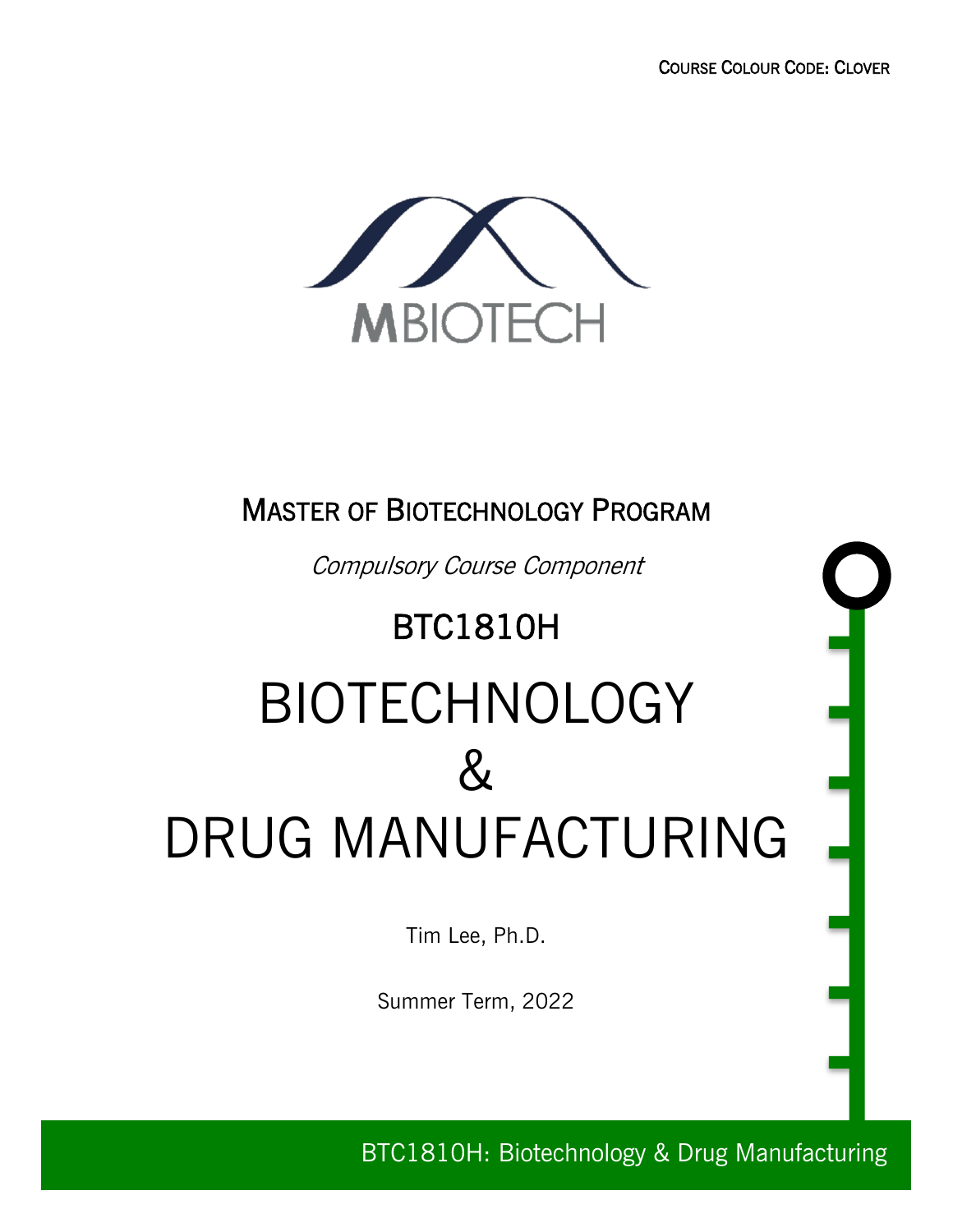## MASTER OF BIOTECHNOLOGY UNIVERSITY OF TORONTO MISSISSAUGA

#### BTC1810H – Biotechnology & Drug Manufacturing

#### Course Outline (Summer, 2022)

| Class Location:  | Instructional Building, Room 270 (IB-270)                                                                              |
|------------------|------------------------------------------------------------------------------------------------------------------------|
| Class Times:     | Classes will start on 30-May (6:30-9:00PM) and occur every Monday until<br>8-Aug. Please refer to the Schedule herein. |
| Instructor:      | Tim Lee, Ph.D.                                                                                                         |
| Office Location: | Online                                                                                                                 |
| Office Hours:    | By appointment                                                                                                         |
| Contact:         | timsw.lee@utoronto.ca                                                                                                  |

#### Course Description & Objectives

In **Biotechnology & Drug Manufacturing** we seek to explore some of the myriad aspects that feed into the highly interdisciplinary process surrounding the commercialization of biotechnology in its many forms. This course is delivered via lectures, case studies and a set a variety of team exercises. The primary aim of this course is to expose the students to a wide range of interdisciplinary elements that contribute to the start-up and functioning of a biotech corporation and the approval of drug products and medical devices. The secondary aims are to introduce the students to individuals currently working in the industry, and give them the opportunity to learn lessons based on real-life workplace experiences.

A number of recommended readings or electronic materials will be provided.

In addition to the press presentation by each team, there will be quizzes, mid-term and a final examination.

#### Course Synopsis

**Biotechnology & Drug Manufacturing** is a half-credit course that introduces students to some of the key aspects of the biopharmaceutical process, with special emphasis on the biotech sector. The course focuses on the fundamental role played by corporate entities in the development of new therapeutic drugs in a highly regulated business environment. Topics covered include biopharmaceutical manufacturing, regulatory approval for drug products and medical devices, setting regulatory standards, quality-bydesign, cGMP compliance, risk management and root cause analysis. A high level of preparation is **expected** of students in order to accommodate the diverse subject matter.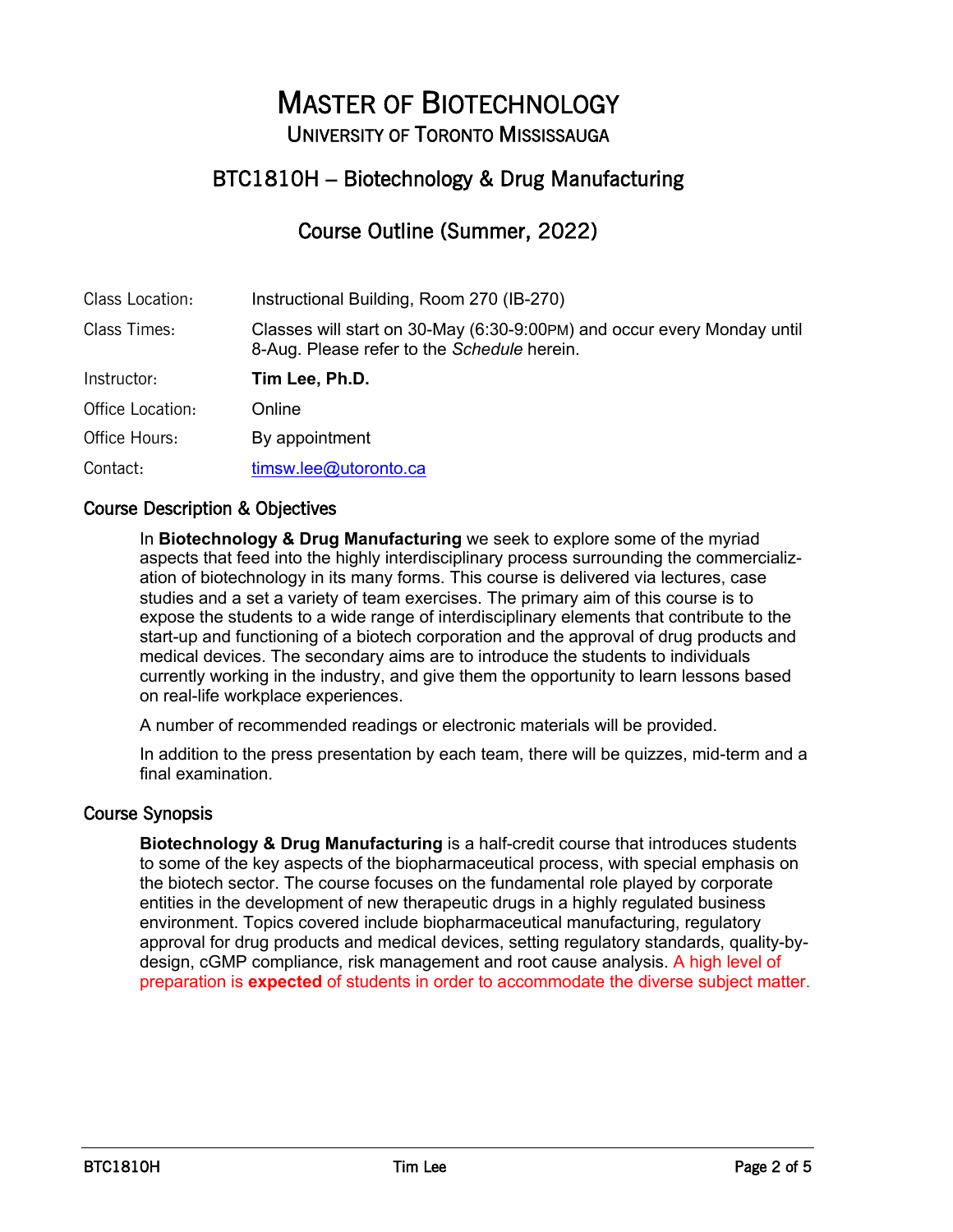#### Marking Scheme

*Individual Assessment—*

| TOTAL: 100%                        |            |
|------------------------------------|------------|
| <b>Team Presentation</b>           | 35%        |
| 4. Executive Report or             |            |
| 3. Press Report Presentation       | 25%        |
| Team Assessment—                   |            |
| 1. Examination<br>2. Participation | 25%<br>15% |
|                                    |            |

#### QUIZZES: Students will have the whole week to complete the quizzes.

**Quick-Writes:** Students will respond to certain case-studies questions in the lecture material to promote understanding of challenges within the biopharmaceutical company.

**Press Report Presentation:** These presentations will occur in the beginning of each class prior to the lectures (each of the 7 teams will present).

#### TEAMS: (1) Press Report Presentations (Team Performance, 25%)

A **fifteen-to-twenty-minute** presentation by the team on a recent (within last 3 months) press release on a relevant biotechnology topic. Topic can be company, product, technology or industry related. *Please send Ortensia Quendro your top two preferred presentation times.* Her email is ortensia.qendro@utoronto.ca

#### You will be evaluated on:

- o Presentation (*i.e.*, clear, concise, flows smoothly);
- o Your choice of the topic;
- $\circ$  Your Evaluation of topic with regards to the technology or product(s) based on data and analysis; and
- o Significance of the topic to the public (*i.e.*, why should I care?).

#### **EXAMPLES OF PREVIOUS TOPICS:**

- 1) Rare Genetic Diseases;
- 2) Therapeutic Vaccines;
- 3) Antibody-Drug Conjugates;
- 4) Biosimilars;
- 5) Personalized Medicine: Companion Diagnostic/Therapy;
- 6) Biodefence;
- 7) Regenerative Medicine;
- 8) Gene Therapy;
- 9) Immuno-oncology.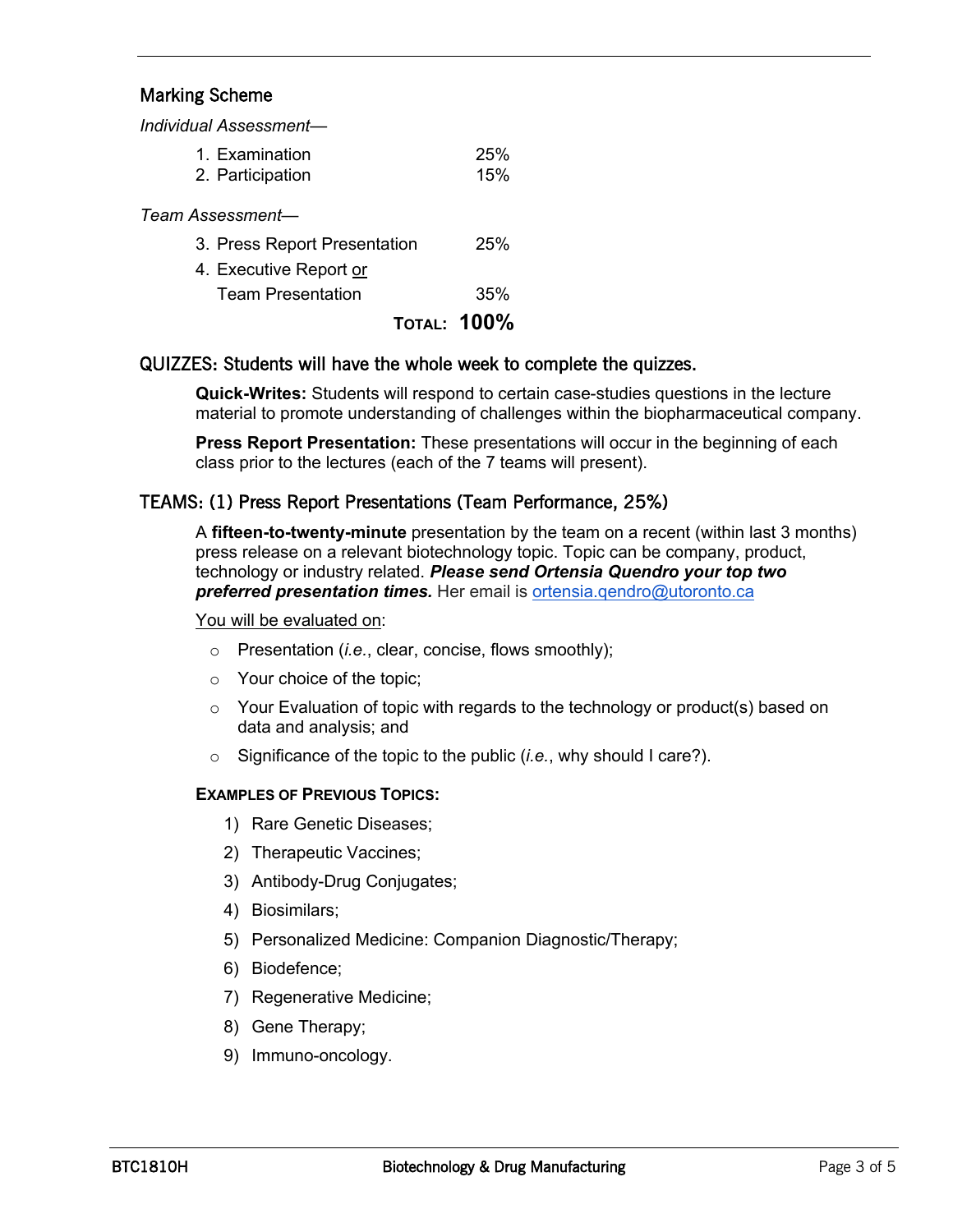#### *Consider the following in your presentation:*

- $\supset$  Disseminate the underlying scientific principles of the technology in a way that is accessible to a non-specialist but scientifically educated audience.
- $\supset$  Discuss the intended application(s) and potential use(s) of the technology, and the novelty thereof.
- Ü **Product Development:** How is the product(s) manufactured and scaled? What clinical stage is the product in? What does the clinical data show? (size and type of trial; primary and secondary endpoints) Safety data? Any adverse reactions? What kind of Intellectual Property (IP) for the product and/or technology?
- Ü **Competitor Analysis:** Identify the competitors for your technology and analyse them with respect to their ability to compete with your product idea. You might include SWOT (Strength, Weakness, Opportunity, Threats) analyses.
- Ü **Business & Marketing Strategy:** Address the potential market niche you are targeting. Do you have a clearly defined market? Relative price-point? How will you sell your product? Who do you sell your product to? Type of customers? Type of distribution
- $\supset$  Estimate the associated costs of your product/project. A budget summary listing the key expenses is more than sufficient: **do not** go into excessive detail.

#### Other Resources

**IMI Health & Wellness Resources:** IMI graduate students have access to a variety of health and wellness resources which we encourage you to use at any time. The IMI Embedded Counsellor is a dedicated counsellor, through the HCC, available to meet with IMI students directly. Call 905-828-5255, share that you are an IMI graduate student, and ask for an appointment. You may also access MySSP (open 24 hours), the Mental Health Wayfinder Tool, Good2Talk and the UTM Health and Counselling Centre at any time.